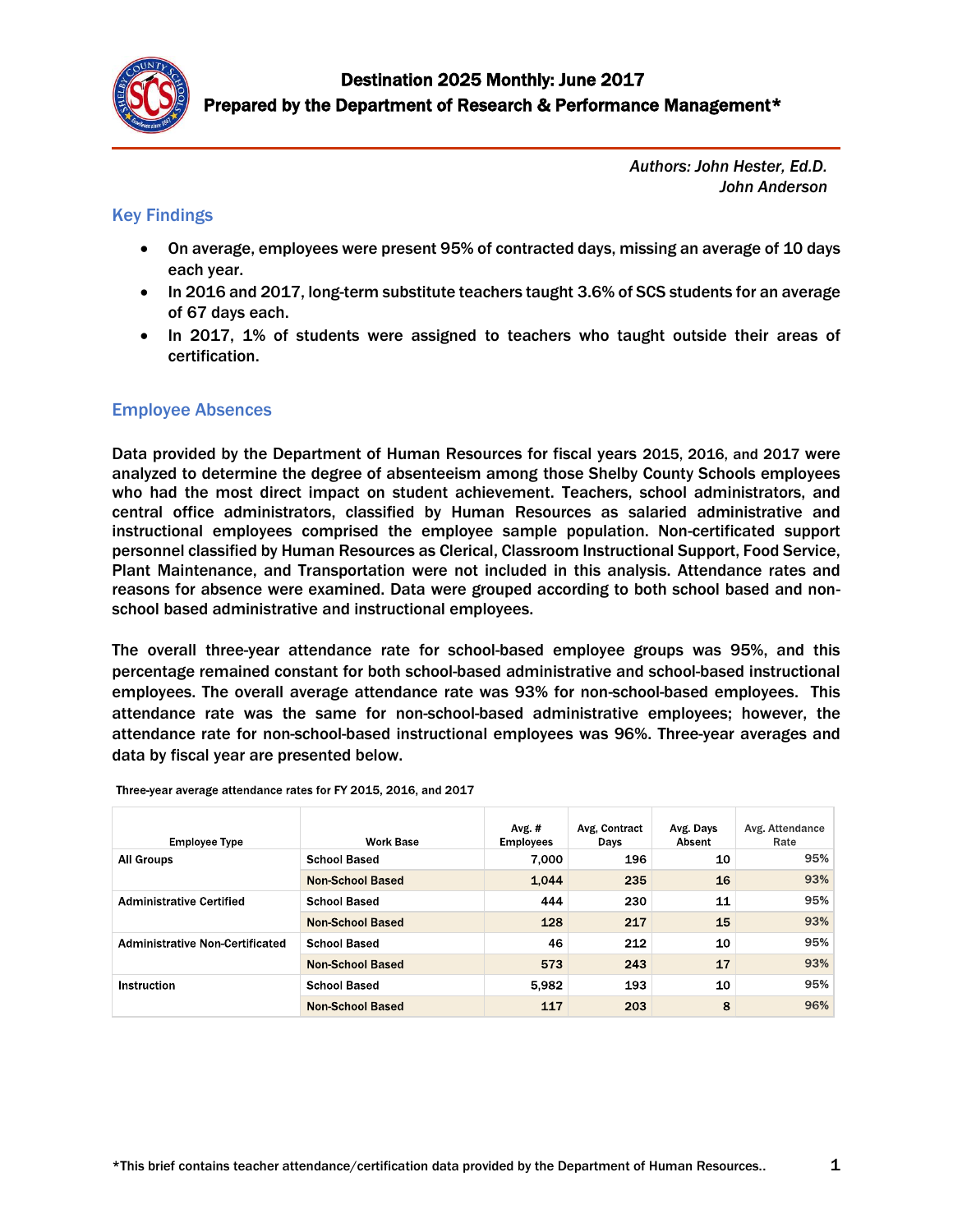

When examining attendance rates over time for both school-based and non-school-based employees, attendance has remained relatively flat since FY15 and has ranged from 93% to 96%. However, the rate for the current fiscal year only reflects attendance through the first part of May in 2017. Attendance may decline slightly if some employee groups begin to take more vacation days in June.



The most frequent reasons for absence for all groups were illness (61%), vacation (13%), and Boardapproved absences (11%). The graph below shows the comparison of school-based to non-schoolbased employees. Sick days were the most frequent reason for absence among school-based employees (67%). and vacation days were the most frequent reason for absence among non-school based employees (50%). This is an expected trend given that most school-based staff including teachers do not have vacation days while year-round full-time employees do earn vacation time. Note that medical leave of absence was not presented as a separate reason for absence in Human Resources data. Sick days may reflect some employees on medical leave.

| <b>School Based</b> | <b>Sick</b>              |        | 67.44% |
|---------------------|--------------------------|--------|--------|
|                     | <b>Vacation</b>          | 3.09%  |        |
|                     | <b>Board Approved</b>    | 11.47% |        |
|                     | Personal                 | 7.73%  |        |
|                     | <b>Professional Day</b>  | 6.22%  |        |
|                     | <b>Unpaid Absence</b>    | 2.50%  |        |
|                     | <b>Jury Duty</b>         | 0.73%  |        |
|                     | On-Job Injury            | 0.59%  |        |
|                     | <b>Military</b>          | 0.19%  |        |
|                     | <b>Religious Holiday</b> | 0.04%  |        |
|                     | <b>Legislative Leave</b> | 0.00%  |        |
| Non-School          | <b>Sick</b>              | 37.58% |        |
| <b>Based</b>        | Vacation                 | 50.45% |        |
|                     | <b>Board Approved</b>    | 7.24%  |        |
|                     | Personal                 | 1.56%  |        |
|                     | <b>Professional Day</b>  | 1.40%  |        |
|                     | <b>Unpaid Absence</b>    | 1.10%  |        |
|                     | <b>Jury Duty</b>         | 0.38%  |        |
|                     | On-Job Injury            | 0.19%  |        |
|                     | Military                 | 0.09%  |        |
|                     | <b>Religious Holiday</b> | 0.01%  |        |
|                     | Legislative Leave        | 0.00%  |        |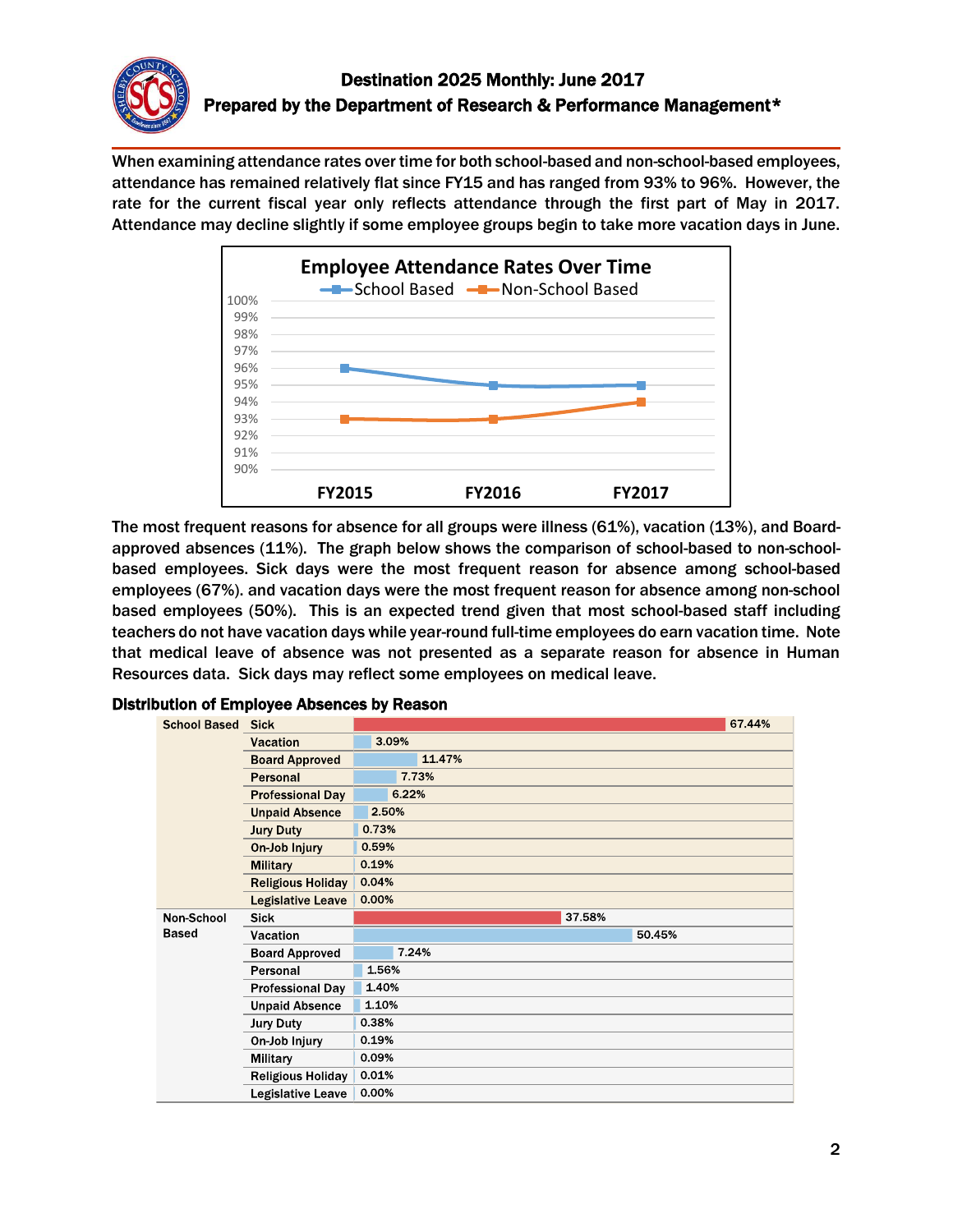

Thirty-five percent of all employees missed an average of more than 10 days, which accounted for 74% of the total contracted days missed. Comparison by employee type revealed that 46% percent of Administrative Non-Certificated employees, 41% of Administrative Certified employees, and 31% of Instructional employees were absent more than 10 days.



#### Distribution of Employees by Number of Absences This Fiscal Year

Given the varying number of contracted days and approved absence types for different employee groups, the chart below shows how many employees may be at risk for absenteeism based on the percentage of sick days taken during the year. However, the employees in this group should be considered at risk on an individual, case-by-case basis, as some may be on medical leave or have other extenuating circumstances that have contributed to their absences due to illness.

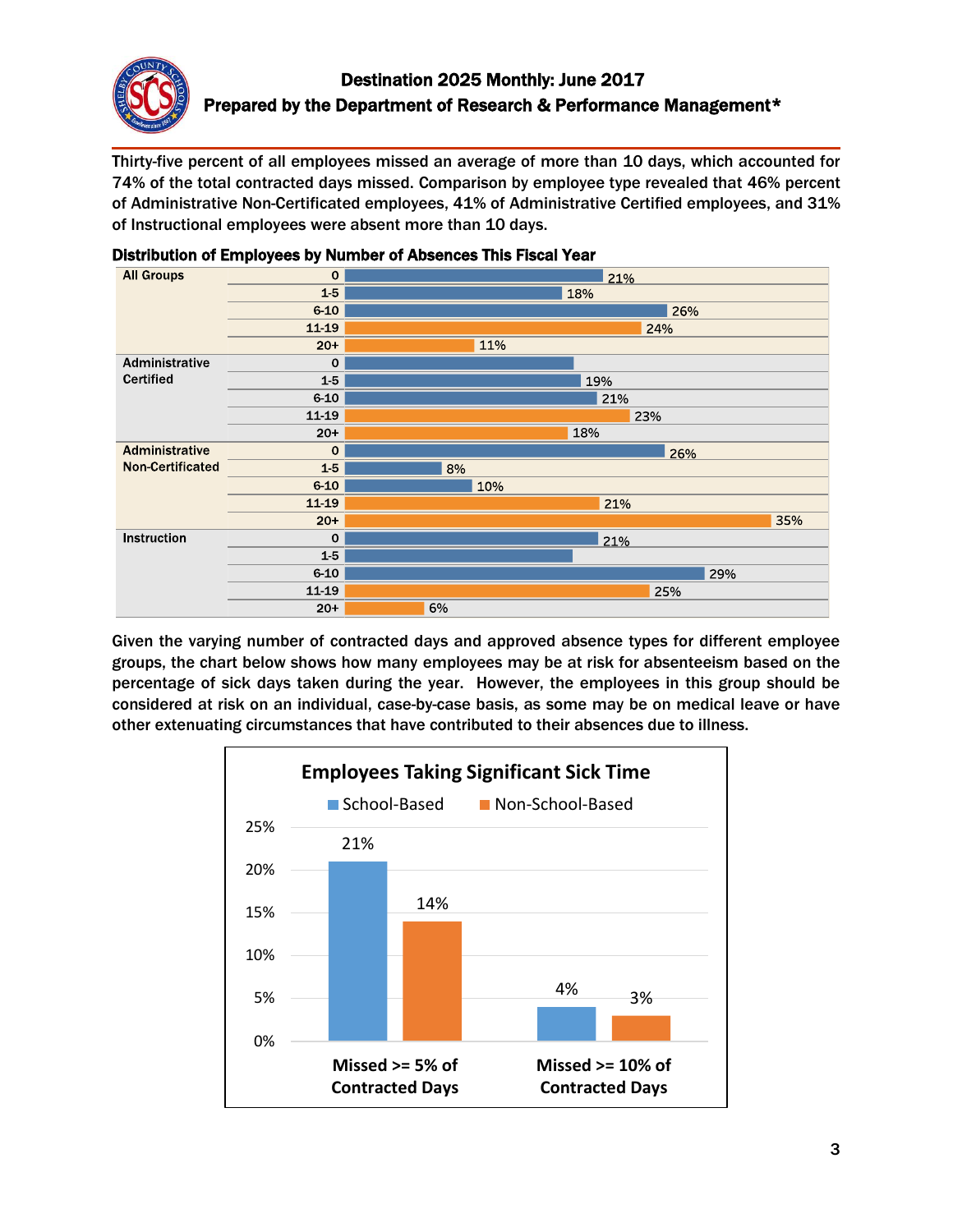

## Long-term Substitutes

Long-term substitute positions for regular classroom teachers were included in this analysis. Charter schools were excluded because teacher staffing is not managed centrally for these schools. Specialist positions of counselor, librarian, art, music, and PE were not included since they serve the whole school instead of a subset of classes and students. On average, 3.6% of students each received 67 days of classroom instruction from long-term substitute teachers in 2015-16 and 2016-17.

| Year    | Long-term<br><b>Substitutes</b> | Avg. Instructional<br>Davs | <b>Students</b><br>Served | Avg. District<br><b>Enrollment</b> | Avg. % of District<br><b>Enrollment</b> |
|---------|---------------------------------|----------------------------|---------------------------|------------------------------------|-----------------------------------------|
| 2015-16 | 92                              | 57                         | 3,808                     | 98.734                             | $3.9\%$                                 |
| 2016-17 | 91                              | 77                         | 3.069                     | 93.004                             | $3.3\%$                                 |

Over the two-year period, the percentage of middle school students (5.5%) effected by long-term subs was greater than that found in both high schools (3.6%) and the elementary schools (2.9%).

| Elementary | 2015-16 | 65                    | 3,671                     | 1,304                  | 52,822     | 2.5%            |
|------------|---------|-----------------------|---------------------------|------------------------|------------|-----------------|
|            | 2016-17 | 72                    | 5,496                     | 1,633                  | 49,770     | 3.3%            |
| Middle     | 2015-16 | 16                    | 823                       | 1,645                  | 19,171     | 8.6%            |
|            | 2016-17 | 6                     | 482                       | 387                    | 17,599     | 2.2%            |
| High       | 2015-16 | 11                    | 711                       | 859                    | 26.741     | 3.2%            |
|            | 2016-17 | 13                    | 996                       | 1.049                  | 25,635     | 4.1%            |
|            |         | Long-term Substitutes | <b>Instructional Days</b> | <b>Students Served</b> | Enrollment | % of Enrollment |

# Teachers on Waiver

In 2016-17, one percent of students were assigned to teachers who taught outside their areas of certification, meaning they received waivers. Charter schools were excluded because teacher staffing is not managed centrally for these schools.

| <b>Waivers</b> | <b>Students Served</b> | <b>District Enrollment</b> | % of District Enrollment |
|----------------|------------------------|----------------------------|--------------------------|
| -              |                        | 93 กก4                     | 1.2%                     |

Instances of teachers who taught outside their areas of certification were more frequent in the middle and high schools. Sixty-seven percent of all teachers on waiver were at the secondary level, and 33% were at the elementary school level. Approximately two percent of middle and high school students received instruction from a teacher on waiver, while less than one-tenth of one percent of elementary students were affected.